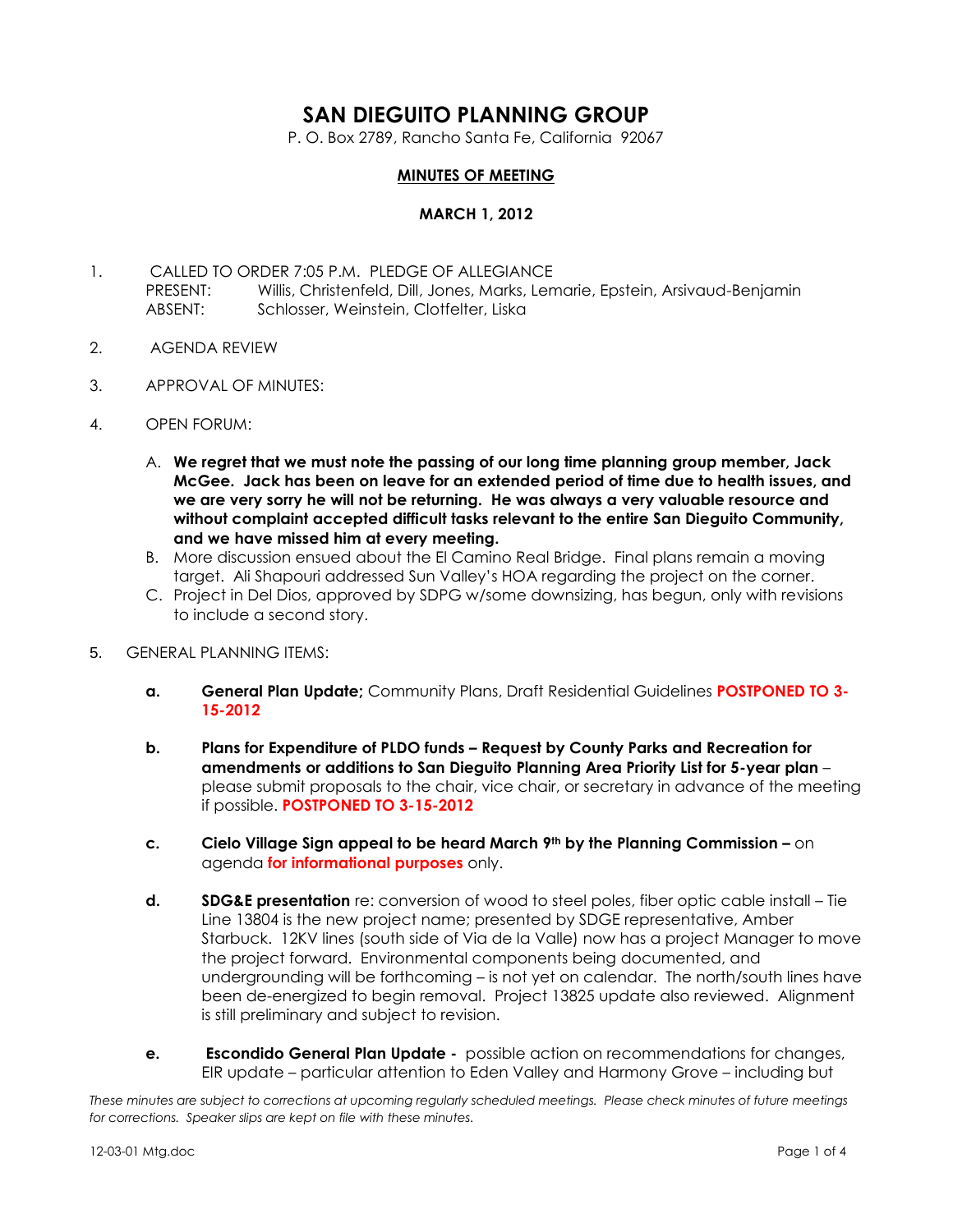not limited to compatibility with surrounding uses and traffic access. **OFF CALENDAR**

- **f. Tiered Equine Ordinance POD 11-011** possible comment on proposed ordinance. **OFF CALENDAR**
- **g. Ethics Training Costs for Planning Group Members –** discussion of alternatives. County approved reimbursement for certification, with appropriate processing. FPPC website has free online training. Laurel will investigate.
- **h. Update: S96-048, T-Mobile Facility at 6031 La Flecha** has been **withdrawn** by applicant.
- **i. Discussion of Red Tape Task Force Report possible response –** includes possible review of Valley Center member manual, for possible adoption by planning group to address issues; possible acceptance of approved points from February 2nd meeting of chairs of planning and sponsor groups. Recommendations were made at BOS meeting yesterday, with some items approved, and others being returned to staff for further analysis. Next meeting critical to Planning Group existence will be Wednesday, March 28. Argument for the slower process in the unincorporated versus the incorporated cities is more logical, by the very nature of development in the more open space requires more scrutiny by many different agencies, whereas city development is more inclined to be in-fill to existing suburban environments.
- **j. County of San Diego – Climate Action Plan – available for review at**  http://www.sdcounty.ca.gov/dplu/Public\_Review\_Non-CEQA.html **POSTPONED TO 3- 15-2012**
- 6. MAJOR PROJECTS AND LAND USE ITEMS:
	- **A. 3300-10-037 (P10-037RPL1], REZ 10-004 P 10-037 REZ 10-004 CHINESE BIBLE MUP/REZONE – KIVA 09-0117132 – Santa Fe Valley Chinese Church 16919 Four Gee Road n/o Tallus Glen.** Proposed church in Santa Fe Valley Specific Plan area – 1000 seat main sanctuary, to expand to 1500, with classrooms, offices recreation, school, and ancillary uses. 43 ft. high with two 57 ft. towers; S88 zone to RS-2 zone Applicant contact: Ron Harper, Jr. 858-449-4425 Planner: Bruce Liska **POSTPONED TO 3-15-2012**
	- **B. STP 10-025 3501-10-025-01 Gilding Residence Lot 313 Crosby Estates -** site plan modification, Top O' the Morning Way and The Road to Reo - APN 267-210-18 appl. Contact: Mark Radford 760-432-0348 Planner: Ira Epstein 858-759-0255 **MOTION** by Ira Epstein to approve project as presented. Seconded: Lemarie

 $Ayes = 7$  nos = 0 abstain = 1 Marks

- **C.** AD 12-004 Administrative permit for entry gate structure and signage. County planner: Don Kraft **DUPLICATE OF ITEM 6G – THIS ITEM OFF CALENDAR**
- **D. Maitland Site Plan Waiver Request – apn 286-360-02 –** Request for approval of as-built additions to residence – 856 sq. ft., including bedroom, baths, extended family room – one story – subject to El Apajo D Designator Applicant Contact: John Jensen 858-756- 2526 Planner: Ira Epstein – 856 sf living space was enclosed outside permit, and applicant now wants to bring the home up to permit so he can sell the property. **MOTION** by Ira Epstein to approve request of Waiver as presented. Seconded: Dill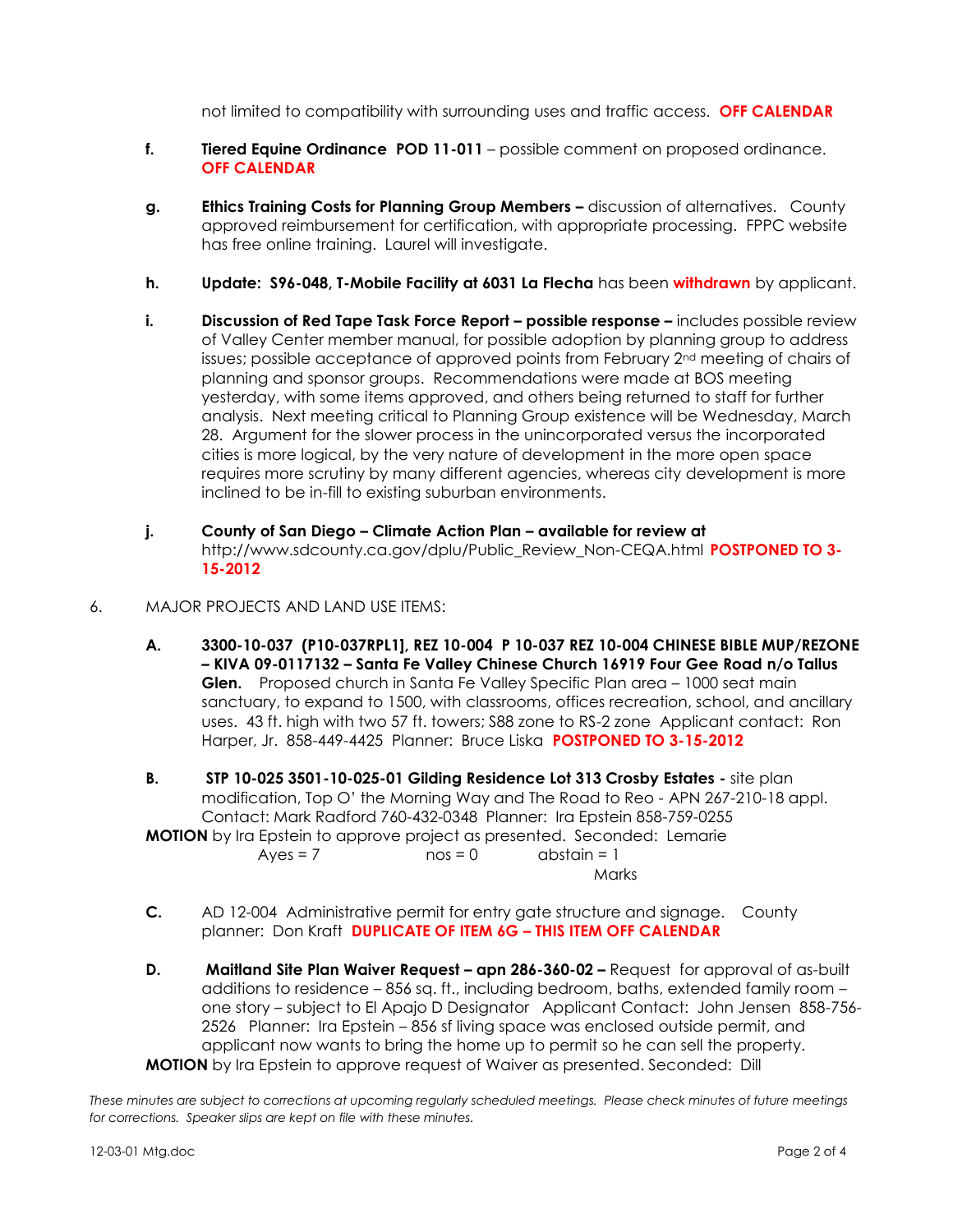$Ayes = 8$  nos = 0 abstain = 0

- **E. 3813-11-001 [REZ 11-001] – TM 5669 –SPA-11-001, STP 11-014] - Crosby Enclave** apn 267-190-03-00 s/e corner of Del Dios Hwy and Bing Crosby Boulevard, north side of entry to Crosby Estates – requires rezone from S88/A70/RR to RS7, specific plan amendment, site plan review, and subdivision map; Proposal would increase density from 3 single family residential units to 15 lots with 13 dwelling units on 8 acres, entry from Bing Crosby Blvd. - @ 52% of property below 15% slope, with >40% above 50% slope – minimum net lot size @6300 sq. ft. [@ 0.15 acre] Owner: TOR Investments; Applicant Californa West Communities – contact Dan Rehm 858-558-4500 Planner: TBA **POSTPONED TO 3-15- 2012**
- **F. Discussion of Red Tape Task Force Report –** possible response. **DUPLICATE OF ITEM 5i – THIS ITEM OFF CALENDER.**
- **G. AD 12-004 Pilasters at Mission Ranch Lots 1 & 23**  applicant California West Communities, Mike Lake, 760-918-2823 – County Contact: Don Kraft 858-694-3856 Stone pilasters are 11 ft. tall as a design feature of the entrance. Wooden faux gates also part of the design – they will not close. The purpose is to separate the community from it's adjacent properties, with a 'sense of arrival'.

**MOTION** by Paul Marks to recommend approval as presented. Seconded: Arsivaud-Benjamin  $Ayes - 7$  nos – 0 abstain – 1

Marks

**H. AD 11-045 Mission Ranch – Admin Permit for Guest Living Quarters – apn 678-032- 10,11,17 & 18 – Maxine Lane -** construction of 4 guest living quarters on 4 existing lots, 600 sq. ft. each – dw. units from 4238 to 4555 sq. ft. on lots of less than 20,000 sq. ft. – zoning ordinance section 6156.k - East of Alva Road – north and south of future extension of Ralph's Ranch Road Contact Person: Mary Nettles 760-918-2829 – 6 of the homes have a large enough lot to build the casitas without administrative permit, but 4 lots need the permit. The casitas are optional for the purchaser of the lot.

**MOTION** by Paul Marks to approve the application as presented. Seconded: Epstein  $Ayes = 8$  nos = 0 abstain = 0

- **I. 3500-12-002 (STP12-002) Cornell Site Plan "D" designator—El Apajo and Via de Santa Fe;** design plan review for single family residence with 4 car garage attached by a patio cover on he left hand side of the main house and a second dwelling unit built on the rear of the house. Applicant contact Jorge A. Becerril (619) 405-0813; Planner, Ira S Epstein **POSTPONED TO 3-15-2012**
- 7. REPORTS AND GENERAL DISCUSSION:

DEL DIOS NICOLAS CHRISTENFELD PARKS / TAC/COUNTY PARKS **need new representative** GENERAL PLAN 2020 + COMMUNITY PLAN LOIS JONES SAN DIEGUITO RIVER PARK BRUCE LISKA/CHACO CLOTFELTER 4S RANCH TOM HICKERSON RSF ASSOCIATION BILL SCHLOSSER/LOIS JONES ROADS & TRAFFIC / SANDAG BILL SCHLOSSER EL CAMINO REAL/VIA DE LA VALLE DON WILLIS/JACK McGEE ELFIN FOREST DOUG DILL / JACQUELINE ARSIVAUD-